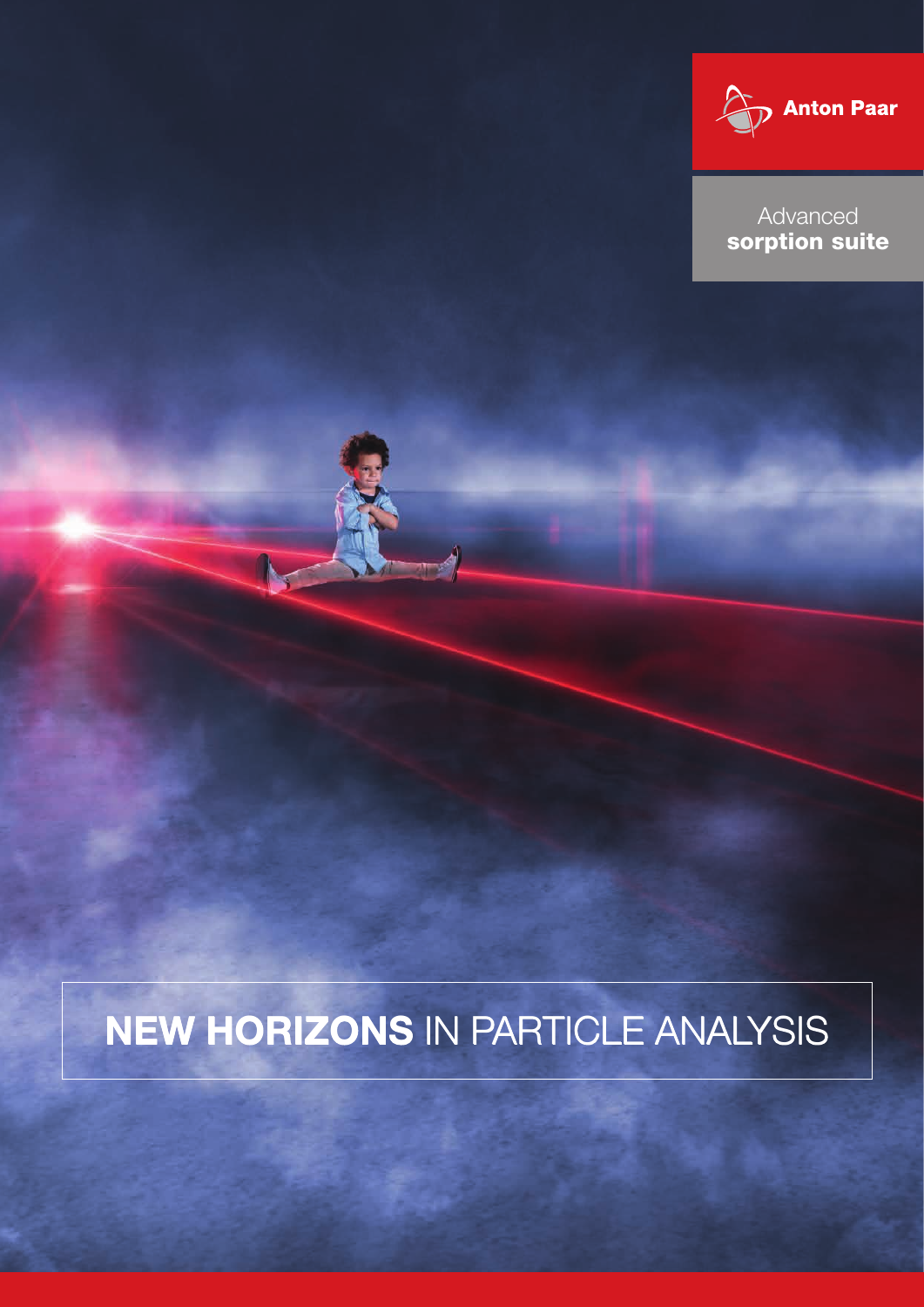#### APPLICATIONS:

- GAS SEPARATIONS
- **GAS STORAGE**
- CARBON SEQUESTRATION
- **CATALYSIS**
- BATTERY RESEARCH
- SELECTIVE ADSORPTION
- HYDRIDE FORMATION
- PRESSURE-SWING ADSORPTION

#### MATERIALS:

- ADSORBENTS
- MOFS/COFS
- ZEOLITES, ALUMINAS, SILICAS
- CARBONS
- HETEROGENEOUS CATALYSTS
- PHARMACEUTICALS

When working with porous materials, uncovering their unique properties can be essential. The analyzers that comprise the advanced sorption suite from Anton Paar enable you to focus on discovering the properties that matter.

Anton Paar gas sorption devices help leading academic, commercial, and test labs analyze and improve the physical and performance characteristics of important materials for use in a wide range of industries.

ChemBET Pulsar Automated flow chemisorption and reactivity analyzer

Affordability and automation in a compact benchtop catalyst characterization unit. Programmable analysis sequences combined with an automatic loop injector, gas switching, and furnace temperature ramping for easy pulse titration and temperature-programmed analyses.



### VSTAR series High-resolution vapor sorption analyzer

Specially designed for water, vapor, and gas sorption analyses over a broad range of conditions and species (organics, alcohols, amines, etc.). Available as a two- or four-station instrument, both capable of analysis temperatures from -20 ºC to 100 ºC.

autosorb iQ | iQ-C Micropore physisorption/chemisorption analyzer

High-sensitivity gas sorption analyzers with proprietary small cold-zone technology for detailed micropore size distributions of up to three samples simultaneously. Available in different configurations, also as a chemisorption unit with full physisorption capability for all-in-one catalyst characterization.



### iSorb HP series High-pressure, high-precision volumetric gas sorption analyzer

Constructed for safe operation up to 200 bar with high-precision transducers and precise manifold temperature control. Includes a built-in library of advanced equations of state. Available as a one- or two-station instrument.





|                       | PRESSURE SORPTION<br>HOH | HYDROPHILICITY/HYDROPHOBICITY | AREA<br>SURFACE | SIZE<br>PORE | <b>VOLUME</b><br>PORE |  |
|-----------------------|--------------------------|-------------------------------|-----------------|--------------|-----------------------|--|
| autosorb iQ           |                          |                               |                 |              |                       |  |
| autosorb iQ-C         |                          |                               |                 |              |                       |  |
| iSorb HP              |                          |                               |                 |              |                       |  |
| <b>ChemBET Pulsar</b> |                          |                               |                 |              |                       |  |
| <b>VSTAR</b>          |                          |                               |                 |              |                       |  |



### Materials research Discover the properties that matter

### Advanced sorption suite Analyze, discover, apply